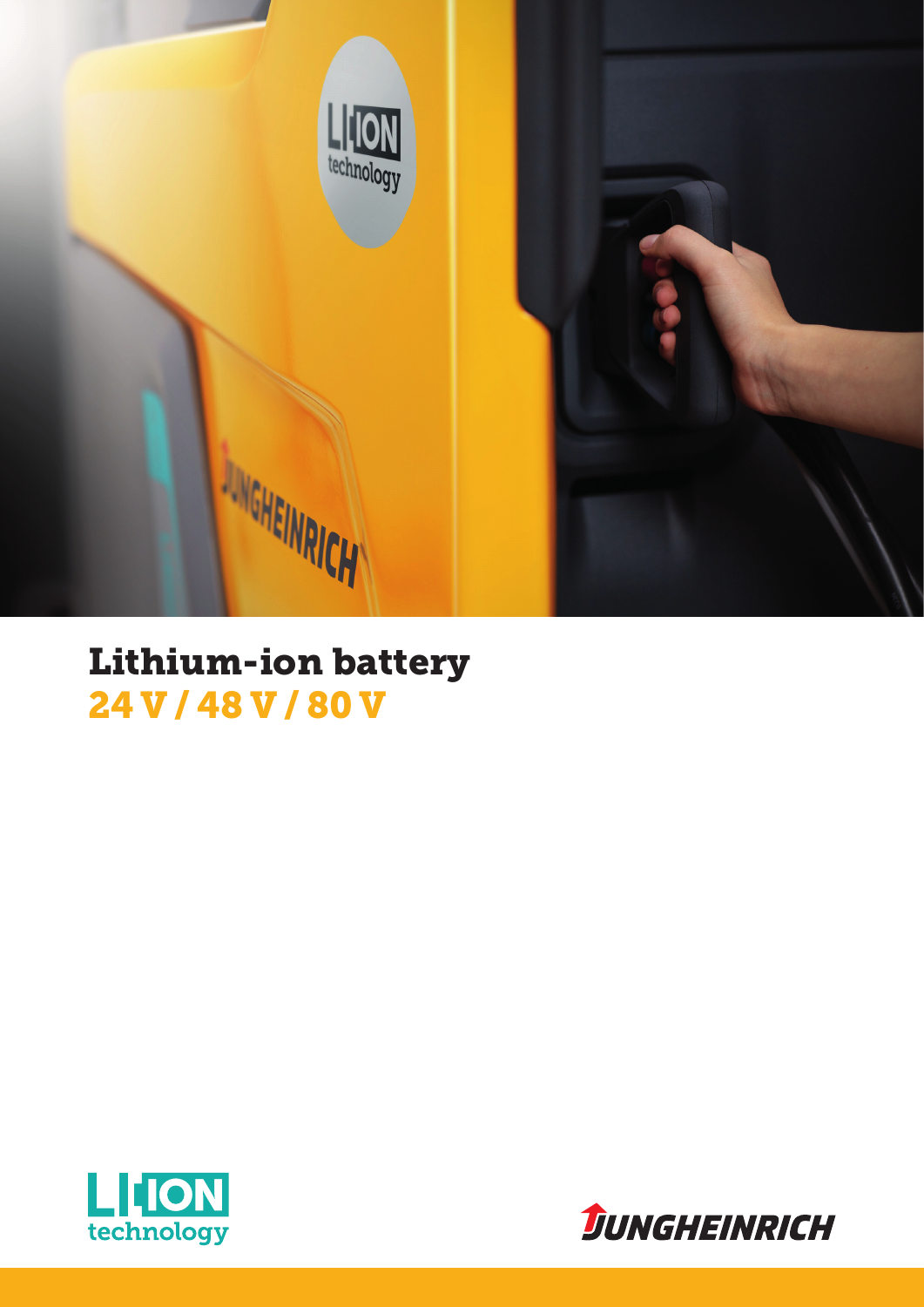# Lithium-ion technology from Jungheinrich.

Li-ion power gives you the decisive advantage required to win.

Our powerful and long-living lithium-ion batteries impress with their high performance, extremely fast charging times and resource-saving zero maintenance. Whether in 24/7 or multi-shift operation, when it comes to endurance, you always win with lithium-ion power made by Jungheinrich.

Trust in a unique comprehensive system consisting of truck, battery and charger, in which all system components harmonise perfectly. So fast and efficient charging is always guaranteed. A constant voltage curve and greater depth of discharge also ensure that sufficient energy is always available, even at low charge levels. Clever energy recovery during braking saves energy, while the integrated battery management system ensures maximum safety. Benefit from a battery that allows you to run your vehicles 24 hours a day – for maximum warehouse productivity at all times.



\* In accordance with our warranty terms - see website for details.

## Your benefits at a glance:

- In-house developed and produced complete system.
- Highest performance coupled with low consumption values.
- 24/7 vehicle availability for more endurance in the warehouse.
- Charging to 50 % in up to 30 minutes and 100 % in up to 80 minutes.
- Appreciable cost reduction due to zero maintenance.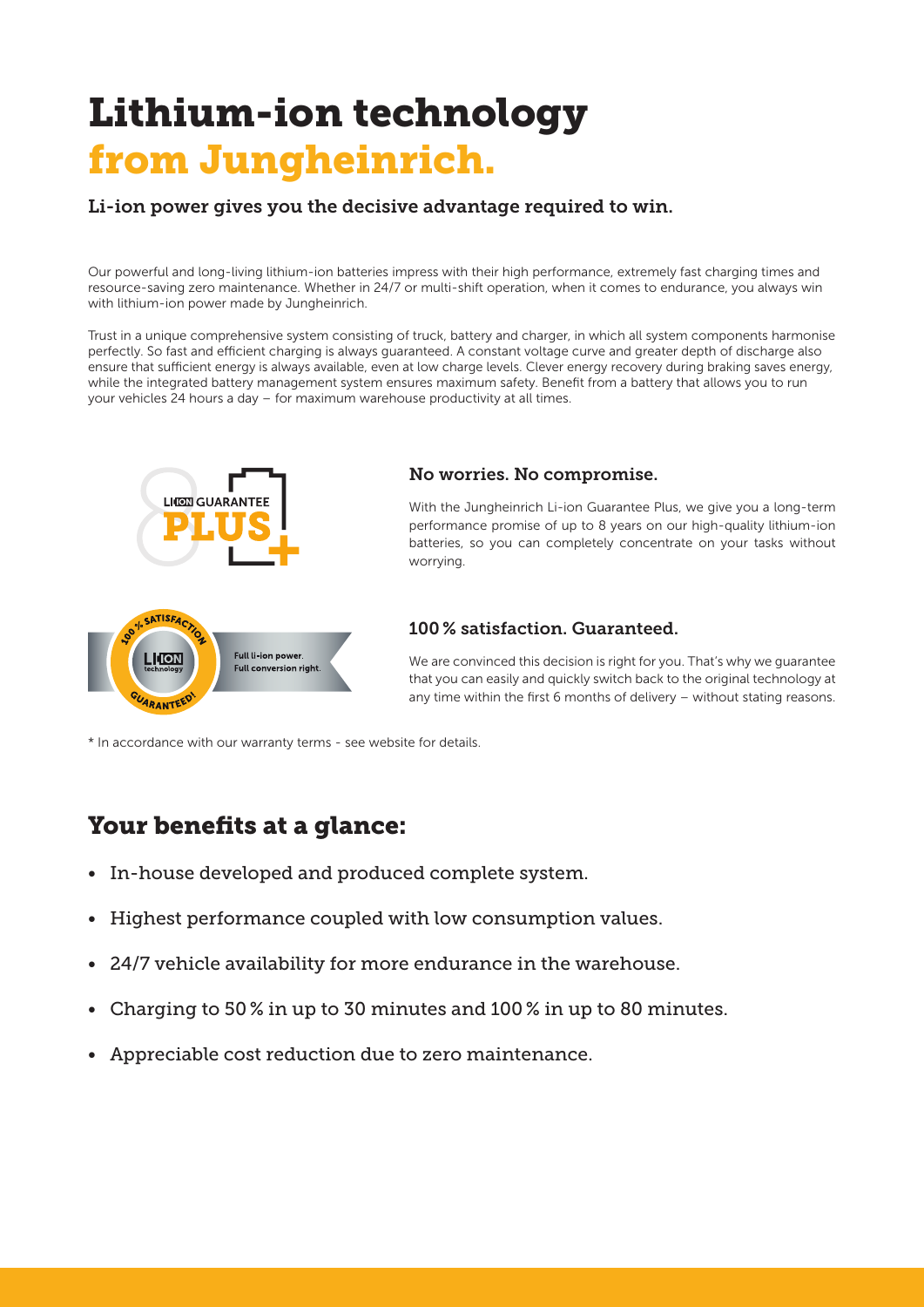# Your Jungheinrich li-ion power for maximum customer benefit.



Efficiency

### Maximum performance with Best prepared for safe the moste efficient batteries.

As a pioneer in the field of lithiumion technology we have created a small energy miracle for you: Benefit from maximum energy efficiency, extremely short charging times and a very long service life.

### High energy efficiency:

- Increased efficiency enables significant reduction in energy costs.
- Constant voltage curve for reliable high performance.

### Optimised loading processes:

- High vehicle availability at all times guaranteed by short loading times.
- Intermediate and boost charging possibilities for maximum flexibility.
- Loaded up to 50 % in just 30 minutes and up to 100 % in 80 minutes.

### Particularly long service life:

- Three times longer life than conventional lead-acid batteries.
- Unchanged performance throughout the battery's life cycle.

### Zero Maintenance:

• Costs for battery care and maintenance are largely eliminated.



### Safety

## warehouse operations.

State-of-the-art lithium-ion technology for safe working processes: closed construction, ecologically harmless materials and integrated battery management make Jungheinrich lithium-ion batteries the safest energy option on the market.

#### Integrated battery management system:

- Continuous monitoring of energy management.
- Display of current charge status in the vehicle display incl. visualisation of recuperation.

### High safety:

- Use of lithium iron phosphate, the safest cell chemistry available.
- Closed design makes the battery less sensitive to outside influences.
- Transport and disposal by our trained customer service.

### Safe working processes:

- Gas-free battery technology.
- No systems required for timeconsuming battery replacement.



### Individuality

### Your solution as individual as your business.

Thanks to our broad-based vehicle and battery portfolio, we offer tailormade and needs-based solutions to enable you to achieve even better performance in your warehouse through winning efficiency enhancement.

### Jungheinrich complete system:

- Perfectly synchronised concept of battery, charger and vehicle.
- In-house research and development.

### Holistic energy consulting:

- Actual-state analysis of all systems and processes.
- Derivation of energy profiles and charging concepts to optimise the individual overall energy balance.

#### Individual lithium-ion options:

- Buy: concentrated lithium-ion power with investment security.
- Rent: fully integrated rental solution consisting of charger and battery.
- Exchange: easy retrofitting capability for existing fleets.